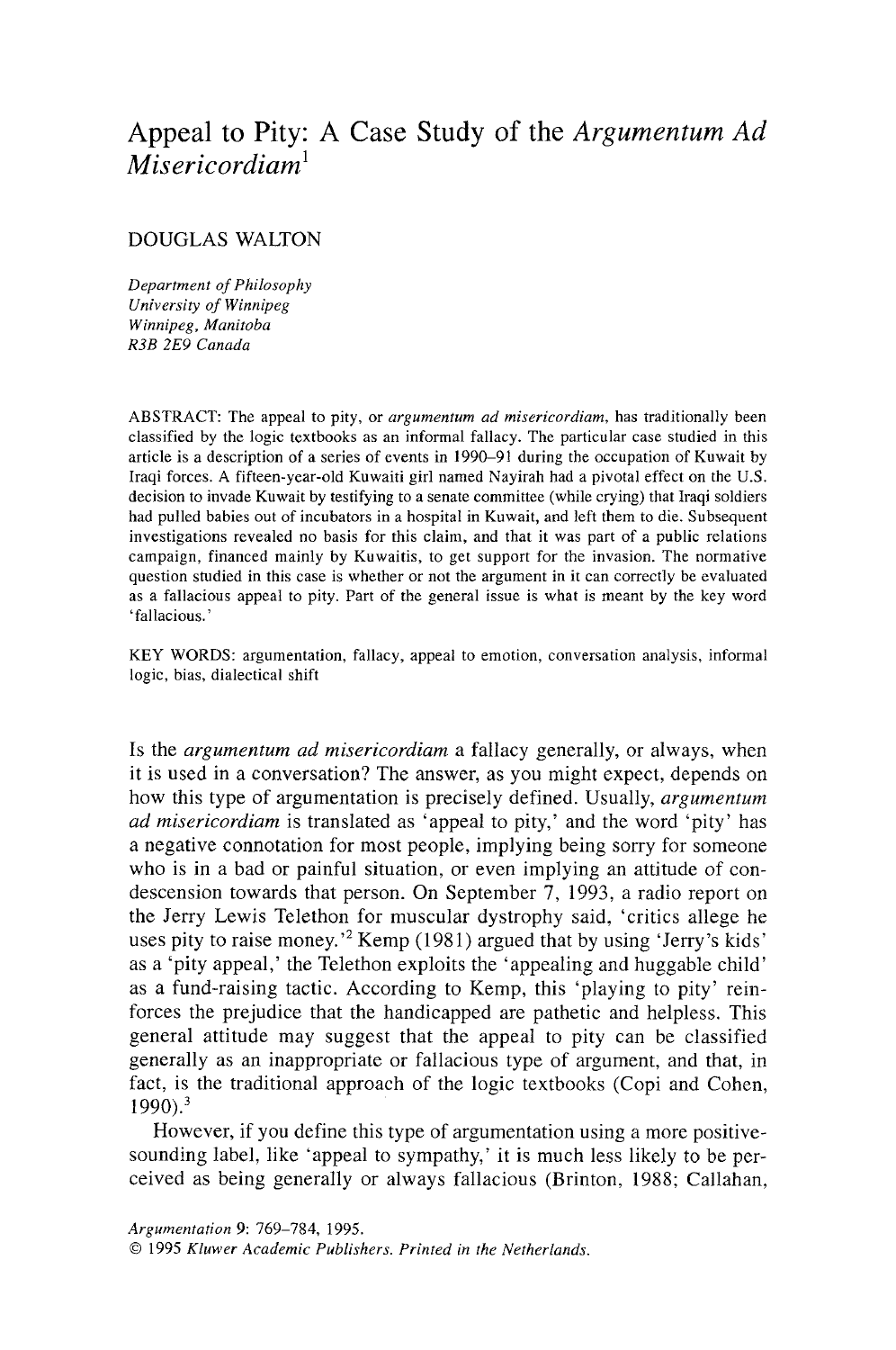1988). Also, it has been shown in Walton (1992, chapter 4) that many cases of arguments that should be classified under the category of the *argumentum ad misericordiam* are nonfallacious. Considered in the context of conversation in which they were put forward, many such arguments are quite reasonable appeals to emotion, used to shift a weight of presumption to one side in a balance-of-considerations argument, in order to support a course of action being advocated.

Pleas for leniency in sentencing in legal cases are common examples. Hamblin (1970, p. 43) also noted that 'where action is concerned, it is not so clear that pity and other emotions are irrelevant.' The conclusion advocated in Walton (1992, p. 140) is that we should get away from the traditional approach of classifying the appeal to pity as automatically fallacious, and recognize that, in some cases, it can be a reasonable kind of argumentation (in context). But more thought is needed on the exact meaning of *misericordia.* 

Indeed, in Walton (1992, p. 140), a more fine-grained approach to evaluation of cases of the *argumentum ad misericordiam* is proposed, whereby they are divided into five categories: (1) reasonable, (2) weak, but not fallacious, (3) irrelevant, (4) not enough information given, and (5) fallacious. Thus the project of evaluating given cases of the *argumentum ad misericordiam* is something more of a case-by-case type of job, requiring careful analysis of the evidence given by the text of discourse in a case, than the traditional approach of the textbooks suggested.

Even so, it was shown in Walton (1992) that there are definite cases where it is appropriate to conclude that a fallacious *argumentum ad misericordiam* has been used. These cases tend to be ones where what is called a *dialectical shift* (Walton and Krabbe, 1995) has occurred - that is the argument in a given case was originally supposed to be part of a particular type of conversation (type of dialogue), but then, as it proceeded, it came to be used as though it was part of a different type of dialogue. The fallacy occurs in such a case because the argument may appear to be reasonable, for example, to advocate a particular course of action in one type of dialogue, like a deliberation, whereas if the dialogue is supposed to be an information-presenting one where both sides are represented, the same argument could be inappropriate and fallacious. At any rate, a wide range of cases is studied in Walton (1992) and Walton and Krabbe (1995), and evaluated by taking into account the conversation context in which the argument was used.

In the present paper, we present one particularly interesting case study as a case of the use of the *argumentum ad misericordian* that should be evaluated as fallacious. This case illustrates how powerful the *argumentum ad misericordiam* can be, as an effective tactic of argumentation. It also involves the concepts of bias and deception, and it raises interesting general questions about how the concept of fallacy should be defined.

We begin by stating the known facts of the case in chronological order,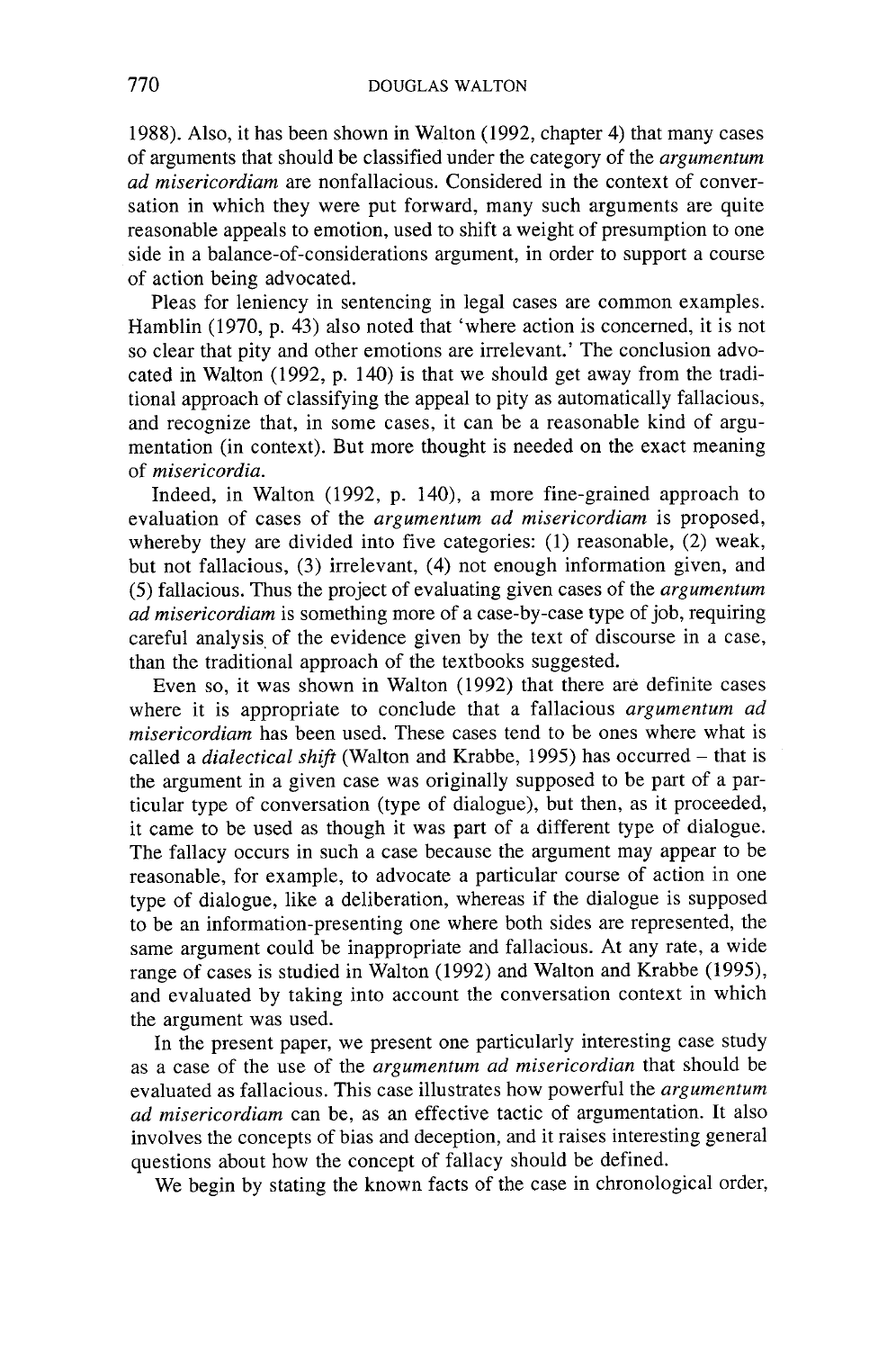as reported by the news sources we have collected. Then we proceed to an analysis and evaluation of the case, based on this given information. Finally, we raise some general issues for the study of fallacies posed by the case.

## 1. FACTS OF THE CASE

The invasion of Kuwait by Iraq took place on August 2, 1990. Not long afterwards, there were rumors of a shocking incident. In a letter circulated at the U.N. on September 6, 1990, Kuwait charged that Iraqi soldiers had removed hospital equipment that resulted in the deaths of many patients, including premature infants, in intensive care (Reuter, 1990, p. A14):

In a letter to Secretary-General Javier Perez de Cuellar, Kuwait's UN representative, Mohammad Abulhasan, did not say how many deaths have resulted.

'The delicate medical equipment used in the intensive-care units of many Kuwaiti hospitals has been seized and taken to Baghdad,' he wrote. 'This has led to the death of many patients who were receiving intensive care.'

Mr. Abulhasan said incubators in maternity hospitals used for premature children were removed, 'causing the death of all the children who were under treatment.'

On September 28, 1990, the emir of Kuwait visited George Bush at the White House to discuss ending the Iraqi occupancy and restoration of Kuwait's government. Brent Scowcroft, then National Security Adviser, said (MacKenzie, 1990, p. A10) that Iraqi behavior in Kuwait was 'accelerating the timetable' for considering the 'options' on how to proceed.

He said the emir outlined Iraq's stripping of Kuwait's assets in graphic detail during his meeting with Mr. Bush. The Iraqis, he said, were removing babies from incubators and patients from life support and shipping the equipment to Iraq. At the same time, Iraqis were being moved into Kuwait, presumably to act as colonists.

'What I'm saying is that the atrocities, the devastation inside Kuwait merit world attention,' Mr. Scowcroft said.

At this meeting, Mr. Bush pledged to restore the emir to power, but there was no talk of any immediate U.S. military action being planned.

On October 10, 1990, in a hearing before the Congressional Human Rights Caucus, a fifteen-year-old Kuwaiti girl identified only as 'Nayirah' testified, while crying, that Iraqi soldiers had pulled babies from incubators in Kuwait. The quotation below is from *60 Minutes,* but the words in the second paragraph were initially reported in Shepard (1990, p. 4).

Mr. Chairman and members of the committee, my name is Nayirah, and I just came out of Kuwait.

While I was there, I saw the Iraqi soldiers come into the hospital with guns. They took the babies out of the incubators, took the incubators, and left the children to die on the cold floor. *[crying]* It was horrifying *(60 Minutes,* 1992, p. 8).

After this testimony, it was reported that George Bush repeated the story at least ten times in the following weeks, using the words 'Babies pulled from incubators and scattered like firewood across the floor.' *(60 Minutes,*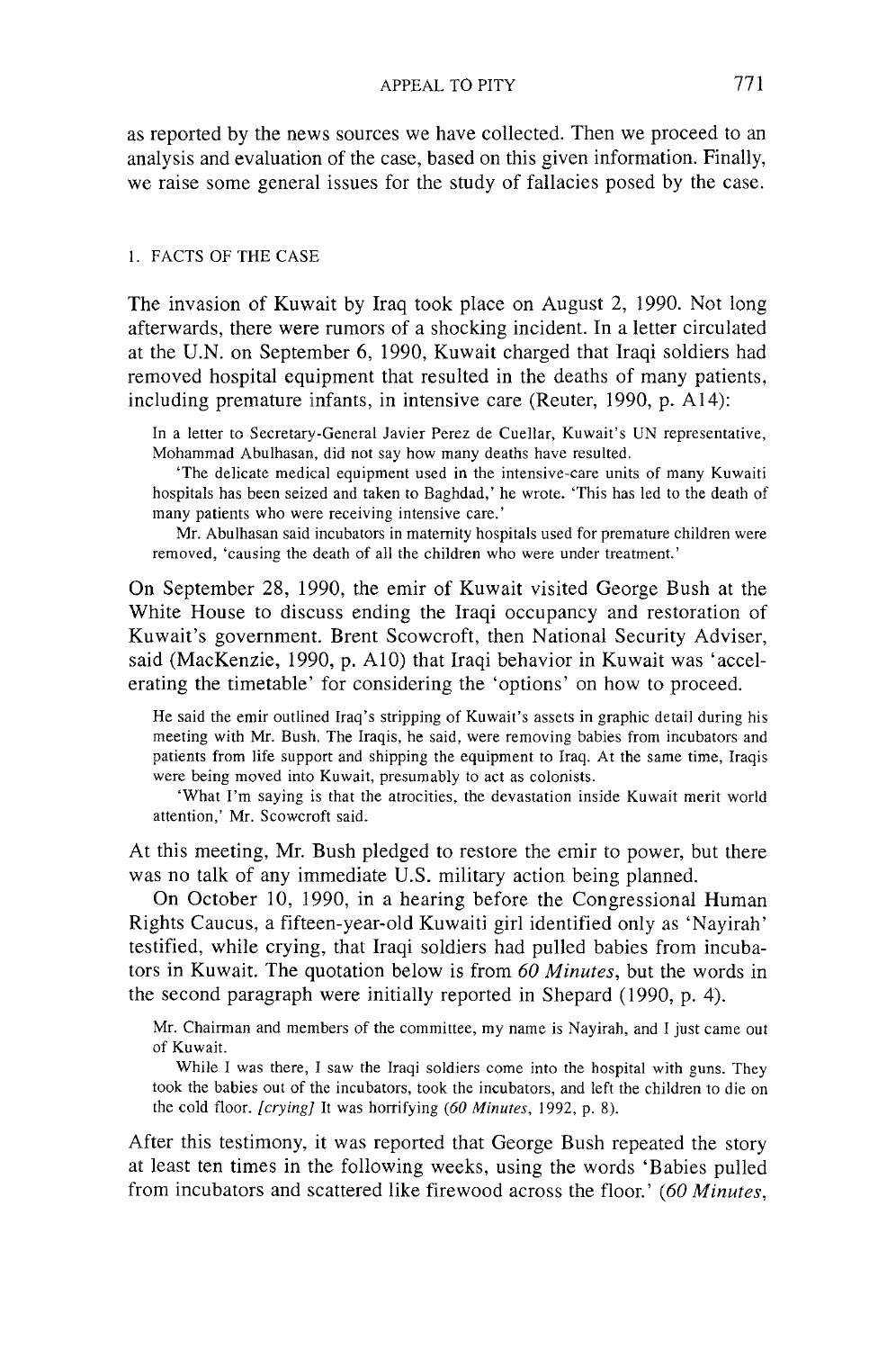1992, p. 8). This story was widely publicized. Portions of a video release featuring Nayirah's testimony eventually reached a total estimated audience of thirty-five million (Rowse, 1992, p. 28).

On November 27, 1990, two days before the U.N. vote on whether to respond with military force if Iraq did not pull out of Kuwait by January 15, there was a presentation at the U.N. that included a videotape showing Iraqi soldiers firing on unarmed demonstrators, and the walls of the U.N. Council chamber were 'covered with oversize color photographs of Kuwaitis of all ages who reportedly had been killed or tortured by Iraqis' (Rowse, 1991, p. 20). In a report in *The Toronto Star* (Ward, 1990, p. A2), a surgeon named Mohammed was quoted as saying that under his supervision 120 newborns were buried and that he himself buried forty 'newborns babies that had been taken from their incubators by the solders.' The mounting evidence of Iraqi atrocities in Kuwait culminated, on December 19, 1990, in the publication of an Amnesty International Report that had a dramatic impact on developments *(60 Minutes,* 1992, p. 8):

**SAFER:** *[voice-over]* There was plenty of evidence of Iraqi brutality, but the incubator story became almost a rallying cry. It has Presidential confirmation and the confirmation of Amnesty International, which published a report after Nayirah testified, quoting her and claiming 312 babies were killed when Iraqi troops pulled them from their incubators.

According to the Amnesty report (Reuters, 1990a, p. A1), widespread abuses of human rights by Iraqi occupying forces in Kuwait included executions, torture, beatings, castration and rape. According to the report, Iraqi troops 'left 300 premature babies to die after stealing incubators' (p. A1). It said that an Amnesty investigation team talked with several doctors and nurses who 'gave details of the deaths of 300 babies removed from incubators in hospitals by Iraqi troops and left to die on cold floors.' (Reuters, 1990a, p. A2).

On January 10, 1991, the U.S. Senate voted to authorize going to war against Iraq. The measure passed by five votes. Seven senators cited Nayirah's testimony in speeches backing the use of force.

Then in March, 1991, after the invasion of Kuwait, a number of revelations came out that threw doubt on Nayirah's story, summarized by Rowse (1992, p. 16) below. These developments were precipitated by the investigations of John Martin of *ABC,* who interviewed Kuwaiti hospital officials who said that the incubator story was a falsehood. It also came out that the story had been promoted by America's preeminent public relations firm, Hill and Knowlton.

In March 1991, *ABC News* interviewed Kuwaiti hospital officials who denied that any babies had been dumped out of incubators by Iraqi troops. A month later, Amnesty International, which earlier had reported the figure of 312 dead, said it had 'found no reliable evidence that Iraqi forces had caused the deaths' of any incubator babies. The big bomb-shell, however, was a story by *Harper's* magazine publisher John R. MacArthur, which appeared in January 1992 on *The New York Times* op-ed page, revealing that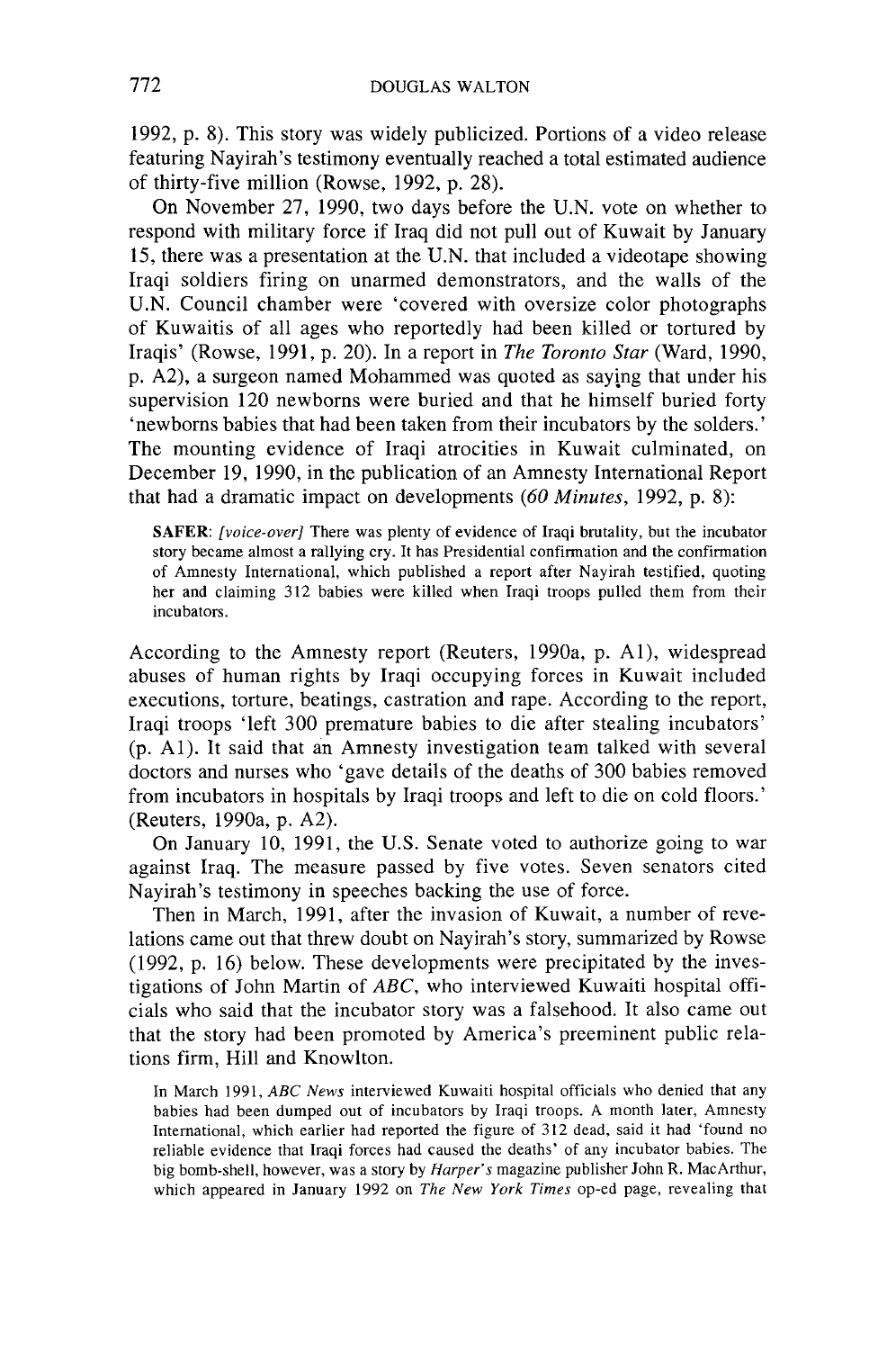Nayirah was the daughter of the Kuwaiti ambassador to the United States. MacArthur also revealed that Reps. Tom Lantos and John Edward Porter, who sponsored the congressional hearings, had started a group called the Congressional Human Rights Foundation that had received \$50,000 from Citizens for a Free Kuwait, as well as free office space in Hill and Knowlton's Washington headquarters.

The Times article by MacArthur revealed in January, 1992, that Nayirah was the daughter of Saud Nasir al-Sabah, and a member of Kuwait's royal family. MacArthur had gotten suspicious, while working on a book on propaganda in the Gulf War, and had found out Nayirah's identity by asking questions at the Kuwait embassy *(60 Minutes,* 1992, p. 9) According to MacArthur, her identity was known to caucus co-chairmen Lantos and Porter at the time of the senate hearings, but they did not disclose it. Both had close political ties to Hill and Knowlton, the firm that had promoted a public relations campaign, including the presentations for the U.N. and the U.S. congress. It turned out that Hill and Knowlton had many close connections to Kuwait, and that the campaign was financed mainly by a group of wealthy Kuwaitis, using a front organization 'Citizens for a Free Kuwait.' According to an estimate of *The Washington Post* (Rowse, 1991, p. 20), the total amount paid to Hill and Knowlton by Citizens for a Free Kuwait was more than eleven million dollars.

According to the *60 Minutes* report (1992, p. 11), Hill and Knowlton is 'by far, the biggest, most influential PR firm in Washington.' John MacAuthur in the *60 Minutes* (p. 11) indicated how Nayirah's story made an enormous difference in their campaign.

Mr. MacARTHUR: When the Kuwaitis hire Hill and Know!ton to represent their interest, to get to argue the case for military intervention, Hill and Knowlton desperately needs a defining moment, a defining atrocity, something that is so emotional that the American people will not be able to ignore the plight of Kuwait. And Nayirah and the baby incubator story provide that defining moment.

Had Americans known that Nayirah was the daughter of the Kuwaiti ambassador, a man desperately trying to find friends to help liberate his occupied country, their reaction to the story would have been quite different.

Subsequent investigations, by John Martin of *ABC,* broadcast in a *20/20*  program (1992), confirmed by interviews with Kuwaiti medical officials that there was no evidence of the incubator story *(20/20,* 1992, p. 4).

We found the incubators that the Iraqis supposedly had taken away here at Maternity Hospital. Doctor Soad Ben-Essa is a pediatrician who stayed behind in the hospital during the war. She said Iraqi soldiers lived in Ward Nine.

*[interviewing]* Did you ever see them take the babies out to take the incubators away? **Dr. SOAD BEN-ESSA, Pediatrician:** No.

**MARTIN:** [voice-over], Dr. Fawyiza al Qattan was an obstetrician at the Maternity Hospital. When we found her living outside London, she told us there had been atrocities there, a staff doctor had been murdered, but none involving incubators.

*[interviewing]* So between August and November, no Iraqi soldiers came to take incubators from the Maternity Hospital.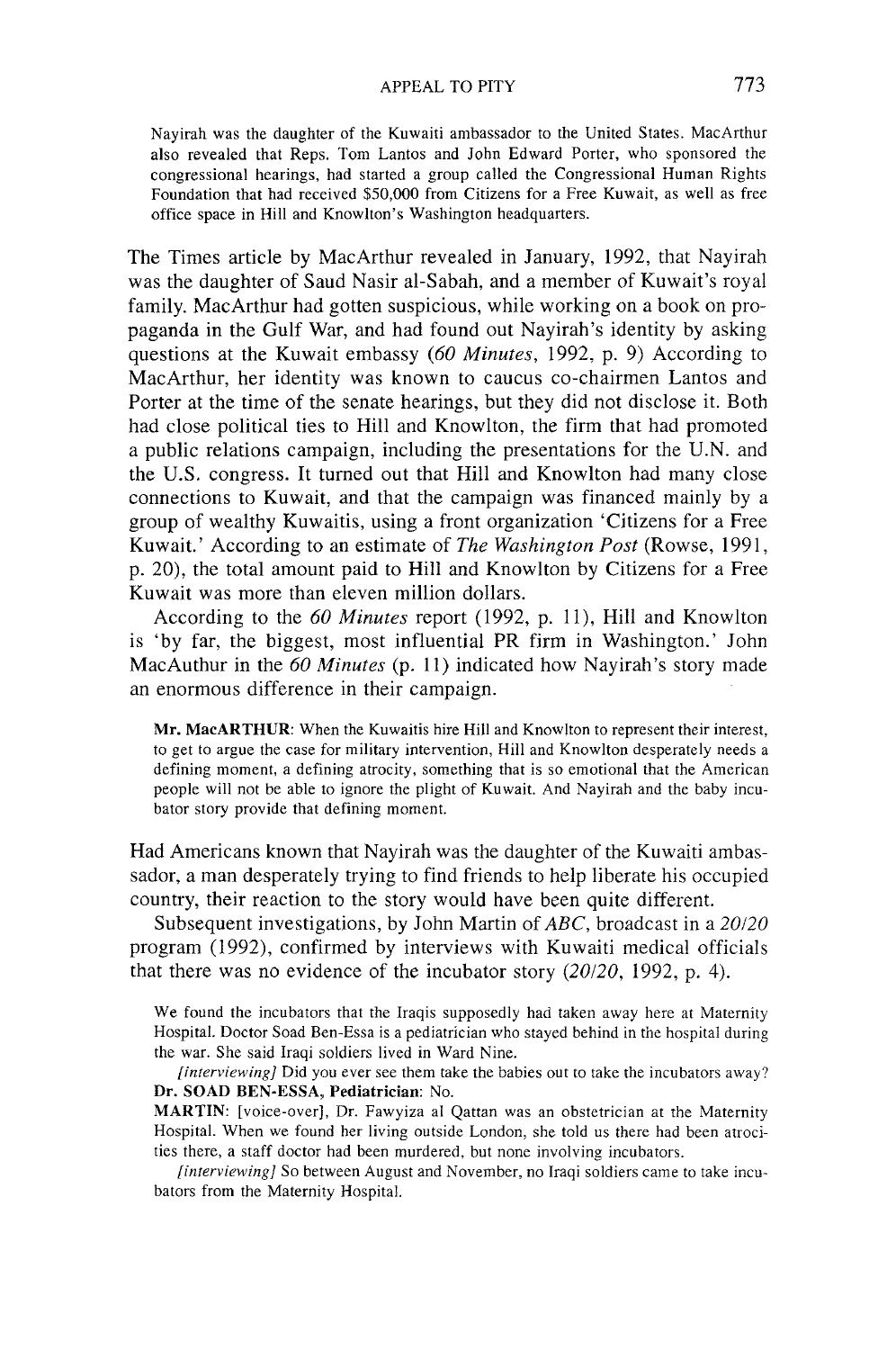**Dr.** FAWYIZA al QATTAN, **Obstetrician:** Not from Maternity Hospital.

MARTIN: *[voice-over]* Nayirah, the ambassador's daughter, said atrocities took place at the al-Addan Hospital. The obstetrician Dr. Fahima Khafaji worked there during that period of the occupation.

*linterviewing]* Did the soldiers come into the hospital and take the incubators away when babies were in the incubators?

Dr. FAHIMA KHAFAJI, Obstetrician: No, I didn't see.

MARTIN: *[voice-over]* Some babies did die. Why?

**Dr. FAYEZA YOUSSEF Obstetrician:** There was no service, no nurses to take care of these babies, and that's why they died.

MARTIN: *[voice-over]* Dr Muhammad Matar directed Kuwait's primary health care system. His wife, Dr. Fayeza Youssef, ran the obstetrics units at Maternity Hospital. We talked in Cairo, where they fled after the atrocities supposedly took place.

*linterviewing]* This is very specific. 'Iraqi soldiers took them out of the incubators and put them on the floor to die.'

**Dr.** MUHAMMAD MATAR: I think this is something just for propaganda.

MARTIN: *[voice-over]* We asked human rights investigators.

ANDREW **WHITLEY, Executive Director, Middle East Watch:** We haven't found any evidence that any incubators were taken. I do believe that there were some exaggerations, politically inspired exaggerations, of the atrocities that were taking place.

The body of evidence collected on the alleged incident indicated the absence of any verification of the incubator story, and strongly suggested that it was not true.

### 2. ANALYSIS OF THE CASE

The sequence of argumentation in this case breaks down into two phases - see Table 1.

*Table 1.,Chronology* of events

| PHASE ONE       |                                                                        |
|-----------------|------------------------------------------------------------------------|
| Aug. 2, 1990:   | Iraq's Invasion of Kuwait                                              |
| Sept. 6, 1990:  | Letter to U.N. from Kuwaiti Ambassador                                 |
| Sept. 28, 1990: | Emir of Kuwait Visits White House                                      |
| Oct. 10, 1990:  | Hearing before Congressional Human Rights Caucus: Testimony of Nayirah |
| Nov. 27, 1990:  | <b>ILN.</b> Presentation on Atrocities                                 |
| Nov. 29, 1990:  | U.N. Vote on Jan. 15 Deadline for Saddam                               |
| Dec. 19, 1990.  | Amnesty International Report                                           |
| Jan. 10, 1991:  | U.S. Senate Authorizes Use of Force Against Iraq                       |
| PHASE TWO       |                                                                        |
| March, 1991.    | John Martin Broadcasts Interviews of Kuwaiti Medical Personnel Denying |
|                 | Incubator Story                                                        |
| April 18, 1991: | <b>Amnesty International Retraction</b>                                |
| May, 1991:      | Financing of Hill and Knowlton Public Relations Campaign by Kuwaiti    |
|                 | <b>Backers Revealed</b>                                                |
| January, 1992:  | Identity of Nayirah Becomes Known                                      |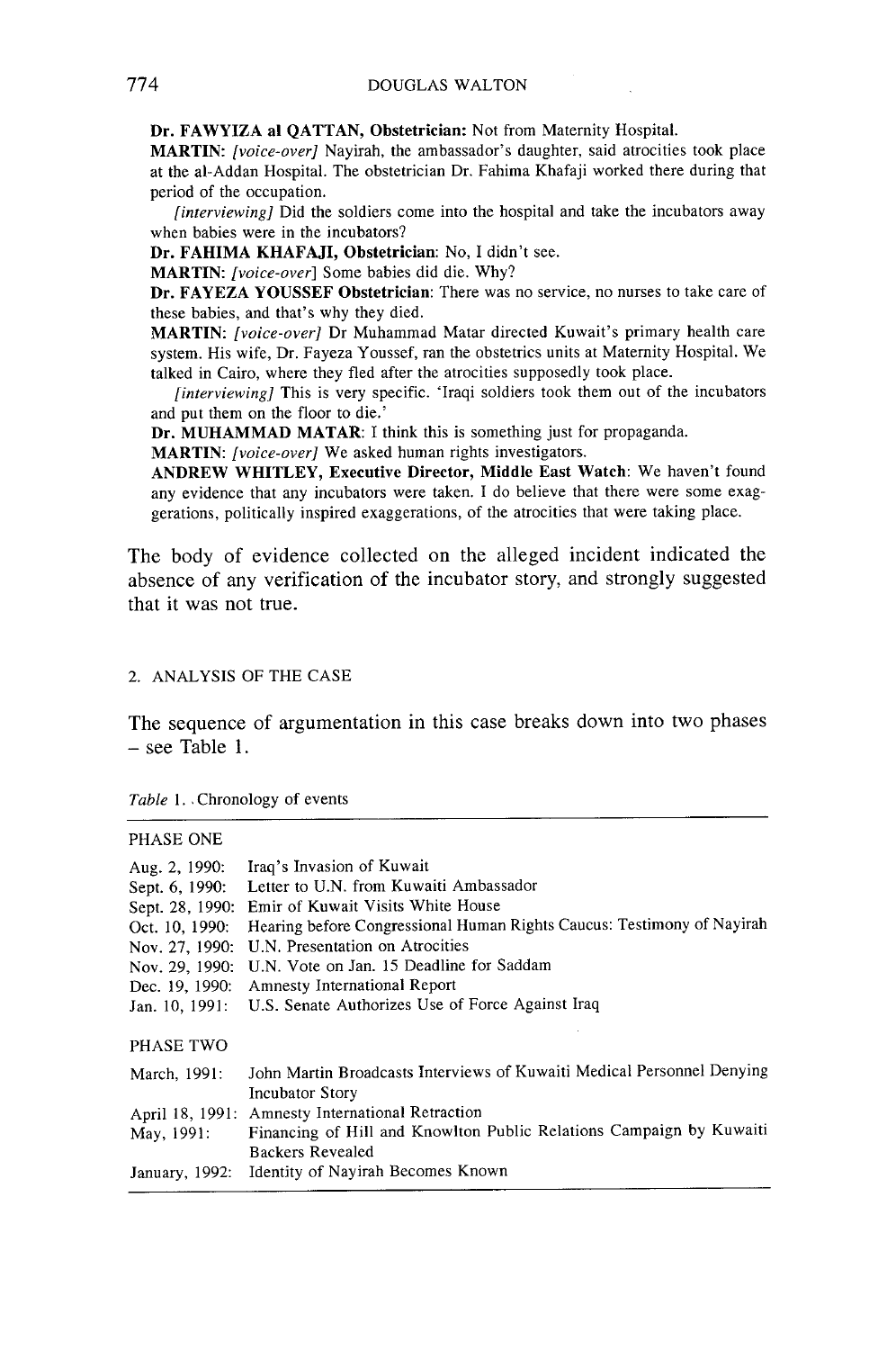The first phase goes from the initial circulation of rumors about the incubator story, continuing through the events that culminated in Nayirah's testimony, and ending after the senate's vote to approve the invasion of Kuwait. The second phase begins with John Martin's broadcast in March 1991 interviewing the Kuwaiti medical officials, and John MacArthur's article revealing Nayirah's identity. The appeal to pity was a successful argument during the first phase of its deployment, and played a key part in influencing American public opinion and getting action to support the invasion. But then, during the second phase, critical doubts were raised, and it gradually became apparent that the argument had been a deception. The critical point in this turnaround was the revelation of the identity of Nayirah.

The context of argument for the first phase is that of the senate deliberation on whether to back the use of force in Kuwait, and the testimony of Nayirah as a key part of the argumentation in these deliberations. During this first phase, the appeal to pity seemed to be appropriate in context, and played a legitimate (and very important) role in influencing the outcome of the deliberations.

During the second phase of the case however, more came to be known about how the argument making the appeal to pity was being used. It became apparent that it was a key part of a public relations campaign designed for purposes of advocacy, to influence public opinion and the senate towards supporting a particular course of action. Such advocacy argumentation for a 'cause' is not, in itself, fallacious. But viewed in context, in light of the supposed purpose of Nayirah's testimony, a definite contrast between what originally appeared to be the use of argument, and its real underlying use, became apparent. One needs to appreciate the sequence of how the argument was used, in context.

In this case the *argumentum ad misericordiam* was used effectively to shift an important outcome of a deliberative debate in a balance-of-considerations decision to one side, by a narrow margin. Here the situation was in a delicate balance, at one point in the debate, and the emotional appeal to pity functioned as a tie-breaker. It seems that there is a great inertia in public opinion against an action like going to war or undertaking an invasion, and some emotional picture or 'icon' is needed to give a kind of morally compelling reason for taking such an action (what MacArthur, above, called a 'defining moment'). Here, the picture of babies being pulled from incubators and scattered like pieces of firewood on a cold floor is the icon. It is an icon that everyone immediately reacts to as outraging basic human instincts to protect vulnerable children.

Here then there was a powerful appeal to human emotion that was relevant to the context of dialogue, yet it became apparent during the second phase of the case that the intended recipients of the argument had taken it to be something it did not turn out to be.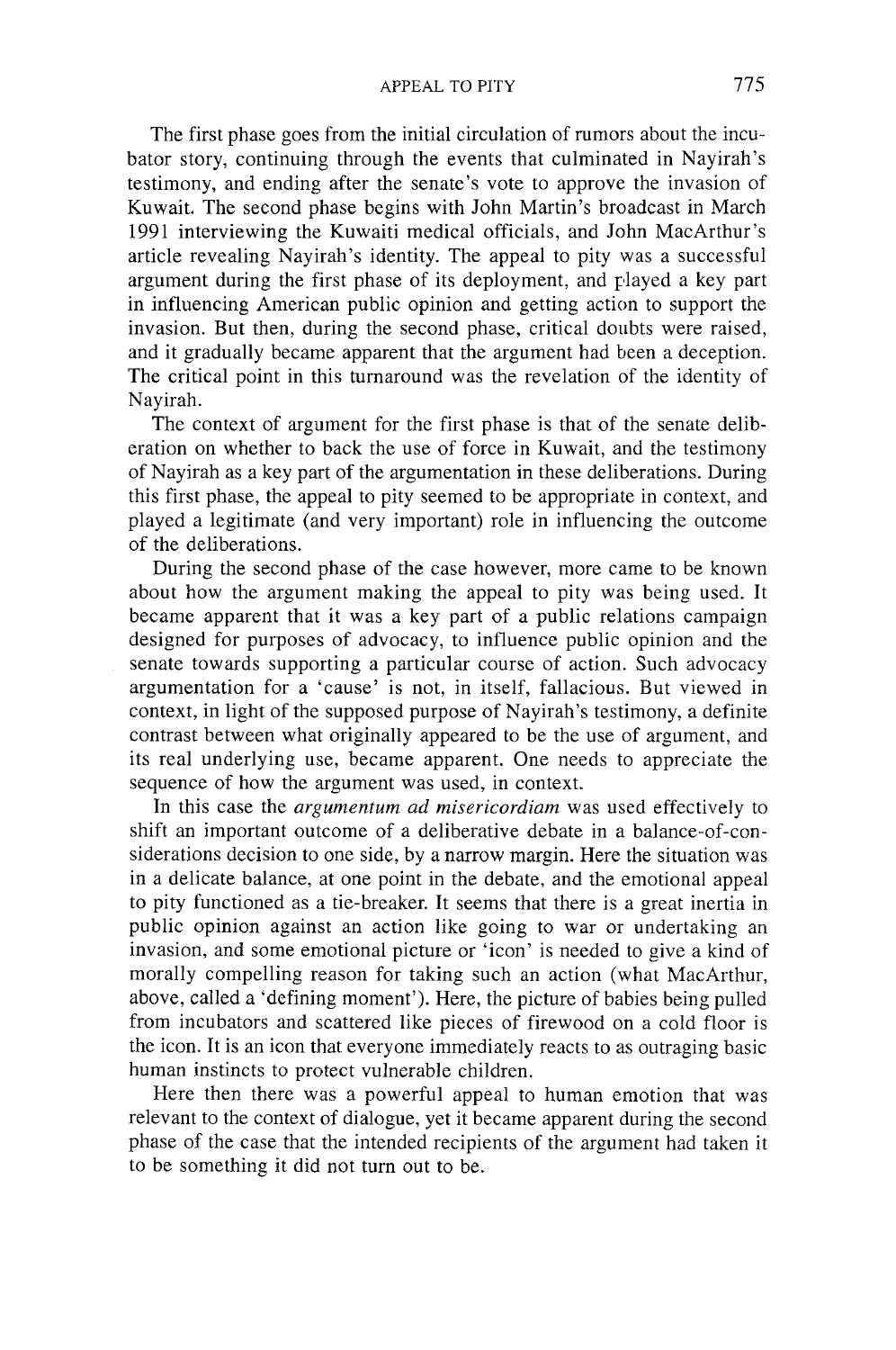#### 3. BIAS AND EVIDENCE

One important factor in judging evidence based on the testimony of a witness is the perceived bias of the witness. If the witness is perceived as having something to gain by advocating a particular viewpoint, or if the witness has some connection or involvement with advocating, or with those who advocate one side of the issue, then doubts tend to be raised about the testimony as evidence. Testimony, as evidence, depends on the honesty and sincerity of a witness. In a court setting, the witness takes an oath, and in cross-examination the opposing attorney is allowed to raised questions about the potential bias of a witness (Degnan, 1973; Waller, 1988). This is the bias of a person.

But our concern is narrower than bias *per se* (see Adler, 1993). We want to focus on biased argumentation. Here, Nayirah's plea was part of an argument.

Biased argumentation is hard to measure, or even to define (Walton, 1991). But generally, it is a presumption that a speaker advocating only one side of an issue in a context of dialogue where it is appropriate that both sides should be considered in a balanced way, has argued in a biased way.<sup>4</sup> If an arguer has a lot to gain by advocating one side of an issue in which she is supposed to consider both sides, for example, then there can be a suspicion that her argument is biased.<sup>5</sup>

One key aspect in evaluating the argumentation in this case is the concealment of the identity of Nayirah. The finding that she was the daughter of Kuwait's ambassador to the U.S. threw a new light on the evaluation of her plea as a supposedly neutral witness, by indicating a source of bias. Initially, she was identified only as a fifteen-year-old Kuwaiti girl. But the subsequent revelations that she was a member of the Kuwaiti royal family, the daughter of the ambassador, and also the link with Hill and Knowlton's campaign, financed by the government of Kuwait, raised a presumption of bias that plays a large part in judging her testimony as evidence. These facts suggested a presumption of manipulation and a deliberate public relations campaign to influence U.S. support for an invasion of Kuwait. Hence the element of perceived bias in the case made before the Senate and T.V. viewers is very significant in evaluating the *argumentum ad misericordiam* in this case. Whether the witness, or her backers, had something to gain is a key question in judging the appeal to pity.

One defence against the presumption of bias used by the participants was the claim that Nayirah's identity had been concealed to protect her family against Iraqi reprisals. The two senators who may have known Nayirah's identity, according to John R. MacArthur, the publisher of *Harper's* magazine (Facts on File, 1992, p. 31), responded to the charge that they concealed Nayirah's identity because of their ties to Hill and Knowlton, in different ways.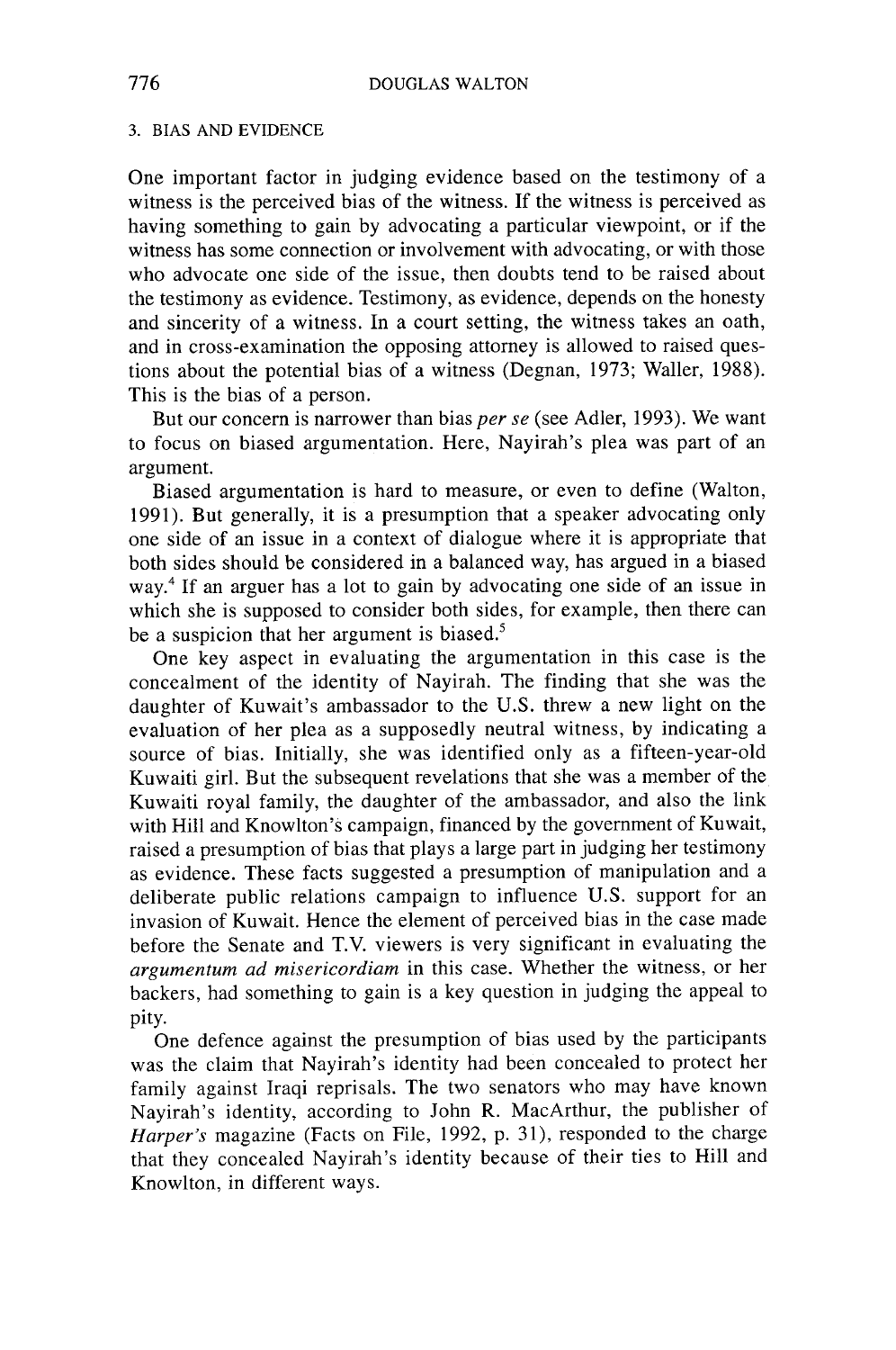MacArthur suggested that caucus co-chairmen Reps. Tom Lantos (D. Calif.) and John E. Porter (R. Ill.) might have concealed the girl's identity at the hearings because of their close political ties to Hill and Knowlton, a U.S. public relations firm. One of the firm's clients was Citizens for a Free Kuwait, a Kuwaiti-financed group that had lobbied for U.S. military intervention during the Persian Gulf crisis. The group had helped to organize the atrocity hearings and had also donated \$50,000 to a human-rights foundation founded by the two congressmen.

Lantos Jan. 6 admitted that he had known Nayirah's identity at the time of the hearings, but he insisted that her family connections 'did not diminish her credibility.' Lantos said he had withheld her full name in order to protect her family against Iraqi reprisals.

Porter Jan. 6 told reporters that he had not learned of Nayirah's identity until recently, and he said the Human Rights Caucus would investigate her allegations in an effort to restore the group's credibility. Both men denied that their ties to Hill and Knowlton had influenced their handling of Nayirah's testimony.

Lantos admits he knew Nayirah's identity, but uses a dual defence, including the claim that her full name was concealed in order to protect against reprisals.

Another defence used was the argument that Hill and Knowlton were paid by an organization of private citizens, and not by the government of Kuwait *(20/20,* 1992, p. 5):

*[interviewing]* Who hired Hill and Knowlton to handle this account? Was it the Citizens for a Free Kuwait, or the Kuwaiti government, or the Sabah family?

**LAURI** FITZ-PEGADO, Senior Vice President, Hill and Knowlton: Our client was Citizens for a Free Kuwait, an organization of private citizens. It was a group that consisted of former government people, opposition members, students, academicians, a broad cross-section of people. And they were our client.

MARTIN: *[voice-over]* Hill and Knowlton kept emphasizing to *20/20* that Citizens for a Free Kuwait was a private organization.

*[on camera]* But Citizens for a Free Kuwait collected about \$12 million in its campaign, and these documents, filed by law with the United States government, show that \$11.8 million of the \$12 million came from the Kuwaiti government.

As the *20/20* report showed, once the facts about the amounts of funding were revealed, the defence that Hill and Knowlton were paid by a citizens coalition, and not by the Kuwaiti government, was shown to be a deception. This was a ploy that was easily refuted, with investigation of the amounts given by the sources of funding.

Another curious defence against the presumption of bias came from Nayirah's father, as reported in an interview with Morley Safer on *Sixty Minutes* (1992, p. 10):

**SAUD NASIR** aI-SABAH: I think the girl came *[unintelligible]* and spoke, and told them what she actually saw with her own eyes.

**SAFER:** *[voice-over]* That's Nayirah's father, Kuwait's ambassador to the United States. He didn't respond to our request for an interview with him or his daughter, but he did talk to the Canadian broadcast, *Fifth Estate.* 

Amb. al-SABAH: Whether she was my daughter, my friend, or she was somebody else, I could have much more easily  $-$  if I wanted to lie, or if we wanted to lie or we wanted to exaggerate, I wouldn't choose my daughter to do so - I could easily buy other people to do it.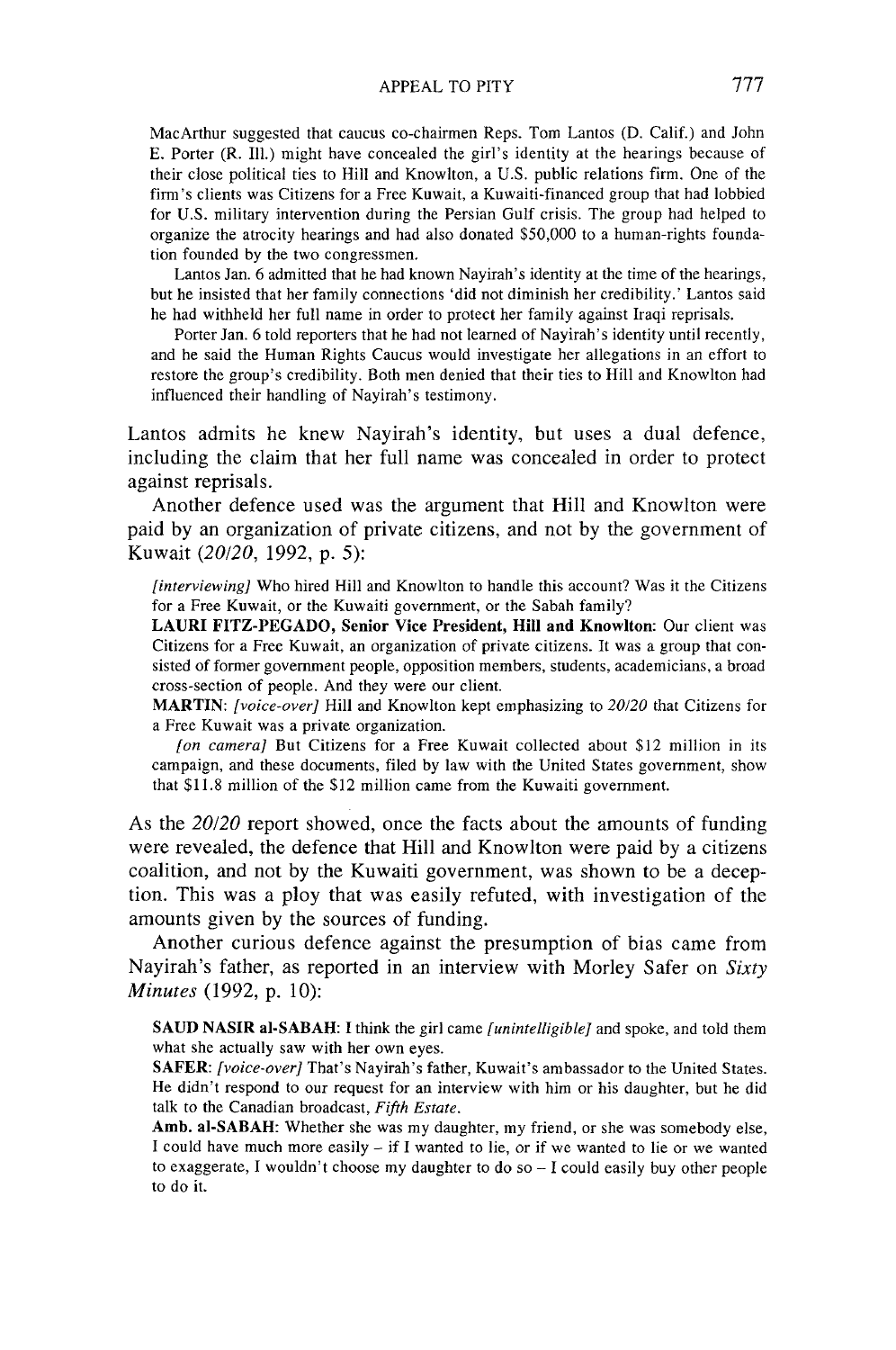Here the defence is used by the ambassador that if he wanted to lie, he would not have chosen his daughter, for he could easily buy other people to do it.

Needless to say, none of these defences was a convincing rebuttal against the presumption that the concealment of Nayirah's identity was an indication that the argument she put forward by testifying in the way she did was biased, and that the use of appeal to pity was open to critical questioning on grounds of personal involvement of the witness. This aspect is an important element in evaluating her appeal, in context, as a fallacious use of the *argumentum ad misericordiam.* 

### 4. EVALUATION OF THE CASE

In the first phase of this case, the appeal to pity seemed like good evidence being furnished in the form of eyewitness testimony. And this testimony was relevant to the deliberations that were taking place on the question of American support for an invasion of Kuwait. But then during the second phase, several developments altered this assessment. First, Nayirah's identity was revealed, throwing into doubt her impartiality as a witness. Second, investigations found the lack of any evidence supporting the incubator story, indicating that it was (likely) false. Third, the revelations about the public relations campaign by Hill and Knowlton threw new light on the purpose and context of how the argument was used to promote the interest of its advocates.

The appeal to pity, it turned out, was not only based on a factually false premise, but it was engineered as part of an elaborate public relations campaign to promote one side of the issue.

There is nothing inherently wrong or fallacious about public relations campaigns, or with trying your best to support the interests of your country by appealing for help and support in a desperate situation. The appeal to pity or sympathy is not, in itself, fallacious. This is our basic point of departure in evaluating this case.

But the fallacy charge comes in when you perceive the shift between what the argument was supposed to be, and how it was (understandably) taken, and what it really was underneath the surface appearance, relative to the information given in phase one of its use. The appeal to pity seemed appropriate and reasonable at first, but then, once more information came in, the evaluation of it changed radically. It was not what it seemed, and in fact was revealed as a deceptive tactic that was successful in achieving its goal of influencing action.

This dynamic aspect is typical of the *argumentum ad misericordiam.* It is a nonmonotonic type of argumentation that is properly used to shift a burden of proof in a balance-of-considerations dispute, but can sometimes be revealed as an incorrect, or even fallacious argument, once further infor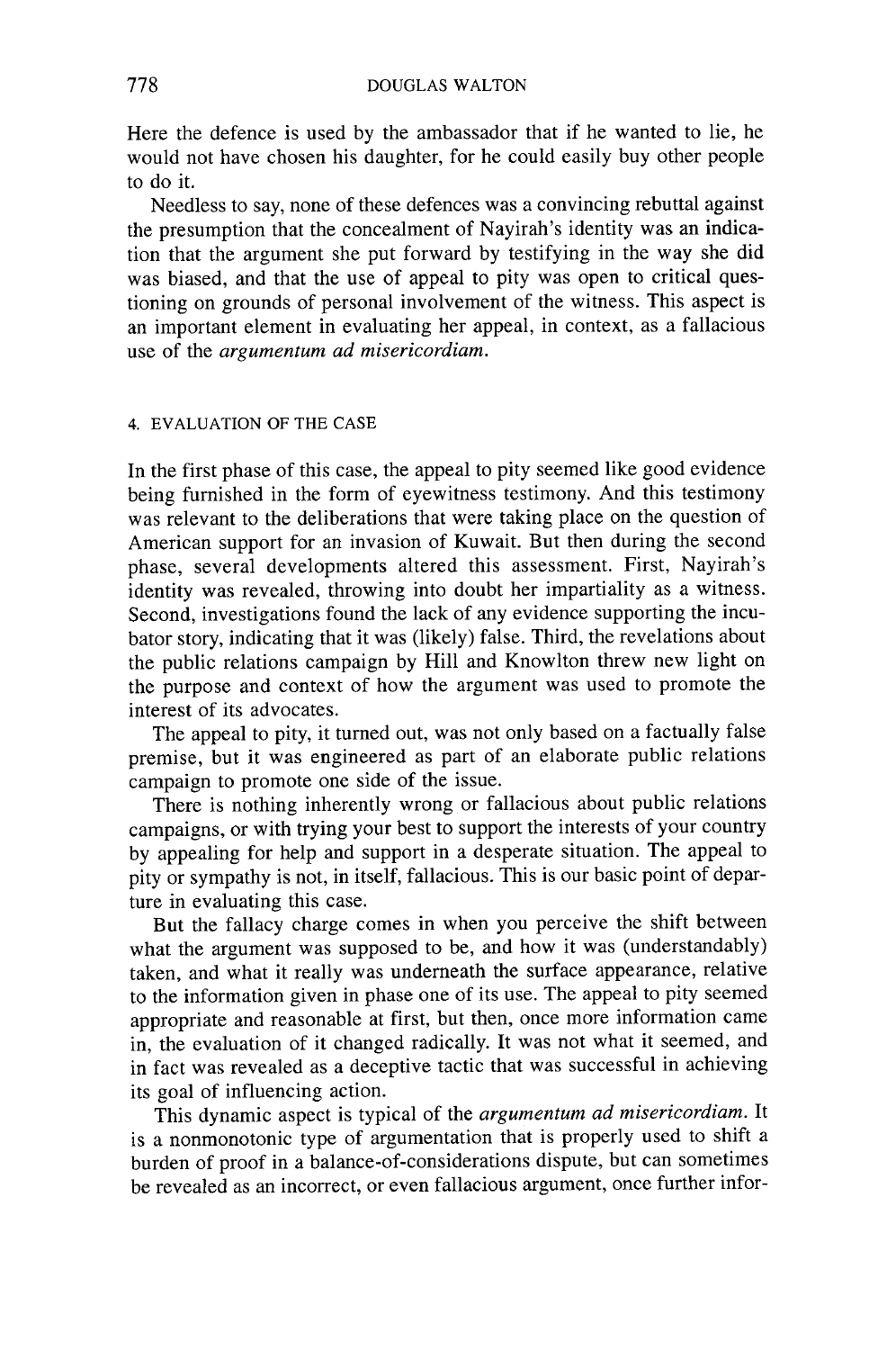mation comes into a case. It is a tentative and defeasible type of argument (Walton, 1992a) that is subject to qualification and potential retraction or rebuttal, as an argument unfolds sequentially in a dialogue.

The Nayirah case provides good evidence, however, that the appeal to pity should be evaluated as fallacious in some cases. In this case, the argument not only undergoes a dialectical shift, so that it needs to be reevaluated in the second phase of its use, but the shift was unilateral in that it involved concealment of relevant information on one side of the dialogue.

#### 5. GENERAL ISSUES

Currently there are questions being raised on how the concept of a fallacy should be understood (Hamblin, 1970; Walton, 1992a; van Eemeren and Grootendorst, 1992). According to longstanding tradition, a fallacy is a deceptive argument that has an appearance of being correct or reasonable, but in reality is not a correct or reasonable argument. To sum up this aspect of the involvement of appearances, one could use the traditional slogan to the effect that a fallacy is not only a bad argument, but one that seems good (Hamblin, 1970). 6

In the Nayirah case, timing was vitally important in making the argument seem good. Opinion was divided at the time, in the senate debate, and Nayirah's testimony was the kind of tie-breaker needed to swing the weight of presumption in favor of taking action. In context, because of its timing, and its powerful emotional appeal to a particularly devastating form of child abuse, this appeal to pity was just the icon (defining moment) needed to mobilize public opinion in favor of the invasion.

Here the appeal to pity was effective in persuasion because, in phase one, it seemed to be relevant evidence based on eyewitness testimony which, at the time, there appeared to be no reason to doubt. As phase two unfolded however, it became apparent that a deliberate campaign of advocacy by interested parties was behind the testimony, that the witness was a member of this group of interested parties, and that her testimony did not square with that of the leading participants on the scene available for questioning afterwards.

In phase one, the appeal to pity seemed like a reasonable argument, as part of a sequence of argumentation in a context of dialogue. In fact, it was very powerful and moving as an emotional appeal. But then, as phase two unfolded, there was evidence of a dialectical shift. The testimony was revealed as not only being open to questioning on grounds of bias, but it was not corroborated by the body of other evidence, and even showed strong signs of being manufactured by an advocacy group as part of a deliberate campaign of influencing public opinion, and the senate decision in particular.

One might reply: yes, the premise of the witness's appeal to pity turned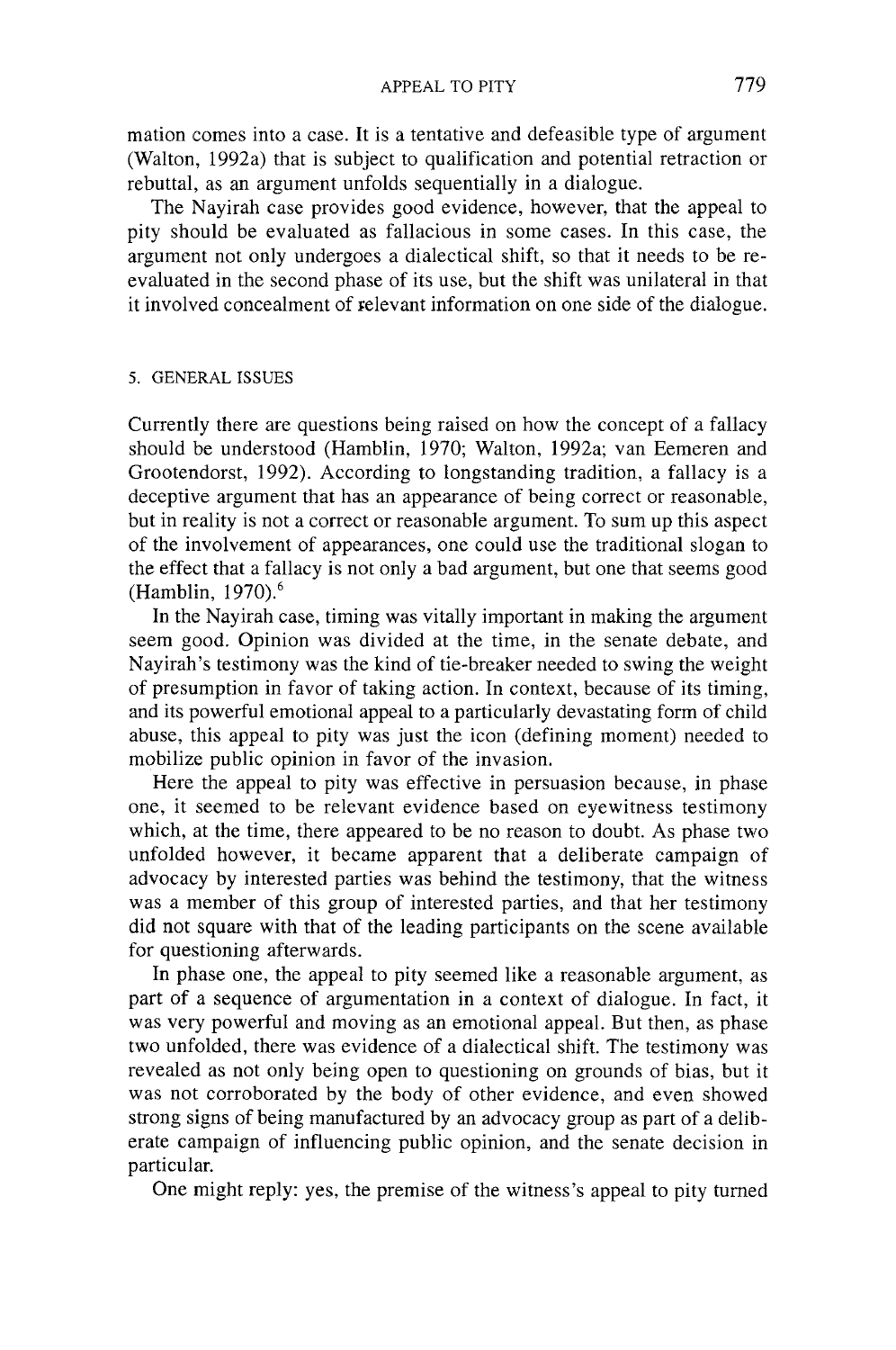out to be false, but that does not make the appeal to pity a fallacy. The suggestion is that more is needed than a false premise to licence the conclusion that an argument is fallacious. A fallacy (Hamblin, 1970) has generally been taken to be a structural failure in an argument (of some sort, i.e. an unlicenced inference) as opposed to merely an argument with a premise that happens to be false.

The question about the nature of the fallaciousness of the *ad misericordiam* in this case can be sharpened by posing a prior hypothetical question - what if Nayirah's story about the incubator babies had been true? 7 As a thought experiment, let us suppose her claim true, keeping all the other known facts in the case, as described above, constant. Suppose, that is, her story about the incubator babies turned out to be supported by the subsequent investigations. Would her *ad misericordiarn* appeal still be a fallacy or not? This question could be studied empirically by taking two groups of student respondents who have been told the two versions of the case (one the existing case, and the other where Nayirah's claim is found to be supported by the subsequent investigations), and querying each group to see whether they judge the *ad misericordiam* in their case as fallacious or not.

Without having conducted such a poll, on the basis of experiences of using similar cases in classroom discussions, one would be inclined to predict that it would be easier to convince students that there is definitely a fallacy in the existing case, as opposed to the hypothetical case where Nayirah's claim is verified.

Polls aside, would it be justified and reasonable to describe the *ad misericordiam* appeal as a fallacious argument in this latter (hypothetical) case? There are two sides to this question.

On the one side, the baby incubator story is a relevant consideration, a small but relevant item of evidence among the masses of information collected by the Senate investigation. If the story were true, and is conceded to be relevant evidence on the issue, what grounds are there for classifying it as an *ad misericordiam* fallacy?

On the other side, you have to consider the massive Hill and Knowlton campaign to make Nayirah's testimony on the baby incubator story a big issue, a defining moment, of the public deliberations. Even if the story were true, the use of it as the key part of a public relations tactic to mobilize public opinion and the U.S. Senate at just the right moment to tilt the burden of persuasion, is a strong indicator of a fallacy (in the sense of a sophistical tactic of persuasion cleverly exploiting appeal to emotion).

The timing element is important here, once again, as a factor.<sup>8</sup> Once the deadline for the date of the decision had been set by President Bush, an important practical constraint on the decision was fixed in place. Given the conditions in Kuwait at that time, it was not possible for the U.S. Senate investigation to confirm or refute Nayirah's story by getting direct access to evidence, by the deadline. Hence the deliberation had to be made on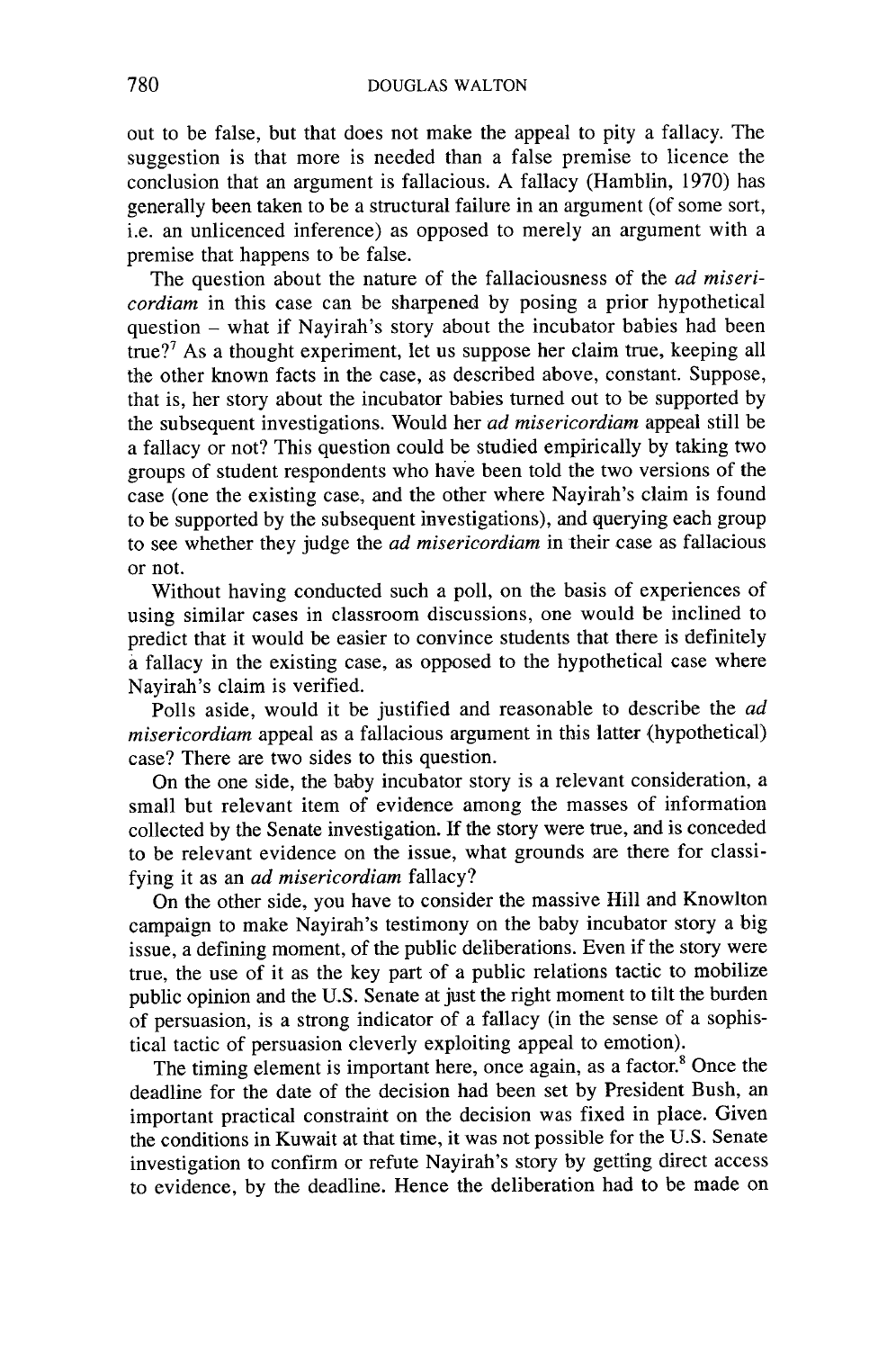the basis of (partial) ignorance of the facts. And presumably, Hill and Knowlton would have been well aware of this factor in their deliberations, when promoting the Nayirah story as part of their campaign. Thus the factor of whether or not the story turned out to be verified by the facts or not, played no role in its usefulness as an *ad misericordiam* argument to influence the U.S. Senate and U.S. public opinion to support the decision to go ahead with the invasion. So it appears that there are good grounds for evaluating the *argumentum ad misericordiam* in this case as fallacious, even if the premise were true.

## 6. FALLACIOUSNESS OF THE *AD MISER1CORDIAM*

What then does the fallaciousness of the *ad misericordiam* lie in? It is not just the false premise, as argued above. And the *ad misericordiam* argument was relevant. The answer seems to lie in the exploitation of the story, the targeting of the Senate, and the wider audience of viewers, by using such a calculated and exquisitely effective appeal to pity as part of a planned campaign to win public support for the invasion, and to get action by influencing the Senate vote. This was more than just a picturesque, emotional story blown out of proportion by media coverage, as so often happens. It was a key part of a deliberate public relations initiative, carried out by professional public relations experts, and paid for by participants with a clearly defined vested interest.

Moreover, Nayirah herself, as daughter of the Kuwaiti ambassador, had a vested interest that was not made known during the period of the Senate deliberations, and was only finally brought to light by an investigative reporter.

What then, is the proper basis for evaluating the appeal to pity in this case as fallacious? One fact was, of course, the false premise, i.e. the failure of the report to be verified. However, the decisive factors, we propose, are the following. First, in context of its use as part of testimony before a deliberating body, the appeal to pity should meet certain normative requirements, in order to be reasonable as an argument to play its role in shifting the burden of proof in the larger sequence of argumentation of which it was a key part. One of these requirements is that if the person testifying before the deliberating body has a vested interest, or personal connection with the case, then this indicator of potential bias should be identified and made known.

As noted above, the appeal to pity failed to meet this normative requirement, as revealed in phase two. But that, in itself, does not make the appeal to pity in this case a fallacy, as opposed to simply being an inadequate, questionable, or faulty argument. In this case, the bias that was eventually revealed turned out to be part of a deeper concealment. It was the dialectical shift, and also the revealing of the argument's having been used as a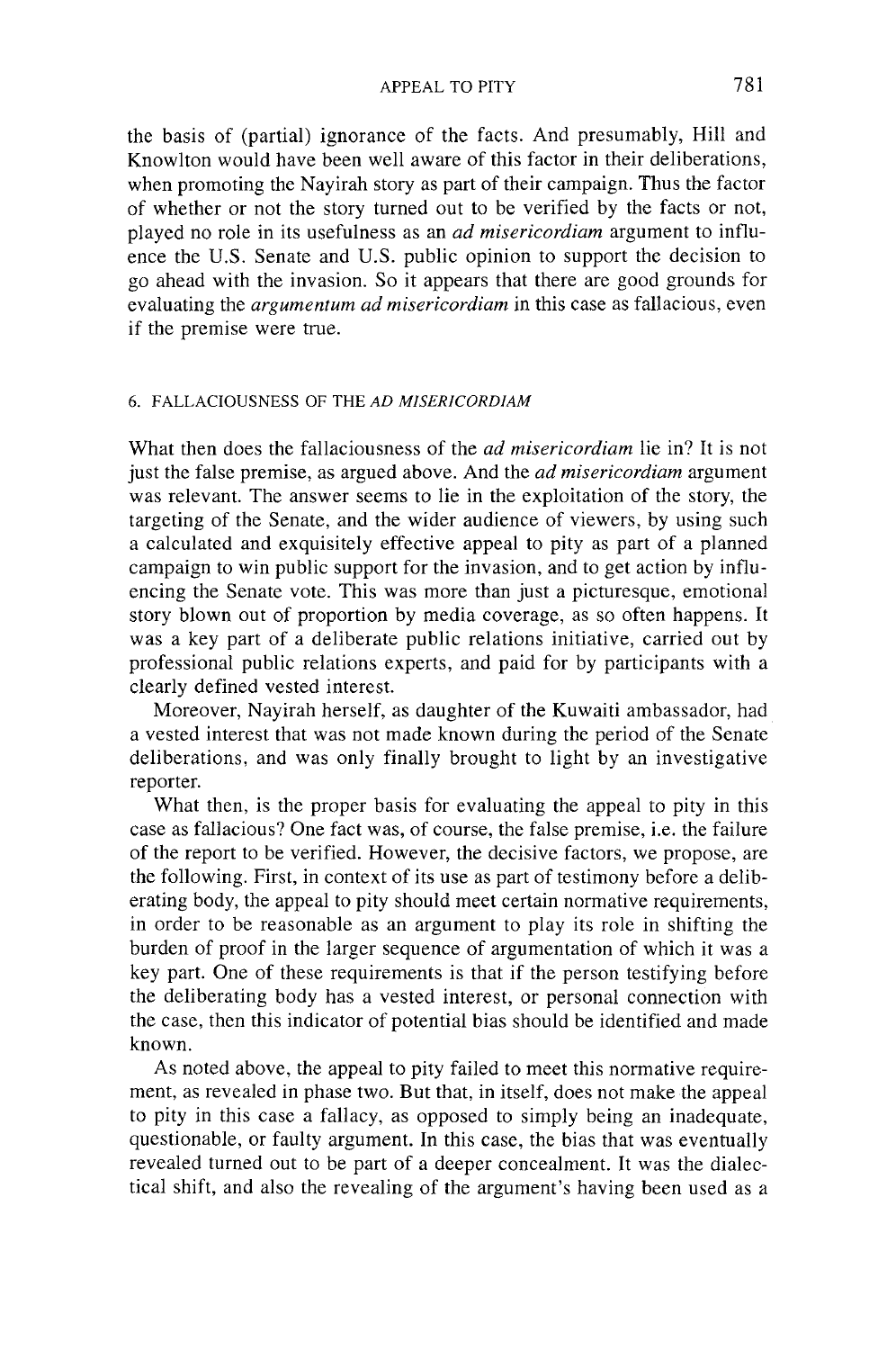powerful and concealed tactic of deceptive manipulation that marks it characteristically as a fallacy in this case.

Clearly there is much more to be discussed here on the meaning of the concept of fallacy, whether a fallacy is always a deliberate tactic of deception in a dialogue to get the best of a speech partner, and so forth. Suffice it to say that this case is an interesting one in studying these issues in relation to our understanding of the *argumentum ad misericordiam* as a fallacy. This case suggests that the *argumentum ad misericordiam* is well worthy studying as a fallacy, even if the problem of evaluating this type of argumentation is a good deal more subtle and problematic than the traditional textbook treatments indicated.

Most of all, this case illustrates the power of the appeal to pity as a tactic of argumentation, used here successfully as a key part of a public relations campaign to influence public opinion and government decisionmaking at the national (and international) level to conclude to a specific course of action. This impressive display of the power of the *argumentum ad misericordiam* as a tool of persuasion suggests that this traditional fallacy, once it is more clearly defined and systematically analyzed, is well worth including in the informal logic curriculum.

As part of the context of dialogue of this case, it should be observed that the U.S. Senate inquiry lacked direct access to the facts on what happened in Kuwait, and had to depend on the evaluation of testimony of witnesses. Lantos, as co-chairman of the committee on human rights, was supposed to help that inquiry, yet knowingly and misleadingly portrayed Nayirah as a volunteer health worker in the hospital in Kuwait, or at any rate, someone who was believable as a neutral observer. But MacArthur posed the right critical question: if you knew her (real) identity, was her story likely to be true? Amnesty International was also supposed to be a neutral fact-finder. The concealed bias is the key to understanding the use of the *argumentum ad misericordiam* as a fallacy in this case.

Another part of the context of dialogue of the case was the broad-casting of the lachrymose appeal to such a wide television audience, and the increase in majority support for the invasion after the performance. The audience was presented with a misleading appeal to pity that became the defining moment in the argument that swayed public opinion to one side of the debate. This too is a key factor.

#### NOTES

<sup>1</sup> The author would like to thank the Social Sciences and Humanities Research Council of Canada for support in the form of a Research Grant, and Victor Wilkes, for assistance in collecting data. Thanks are also due to Alan Brinton and Michael Gilbert for critical comments and suggestions that proved to be very helpful.

 $\frac{2}{3}$  Seneca thought that the wise person should not pity, but simply give help, and Spinoza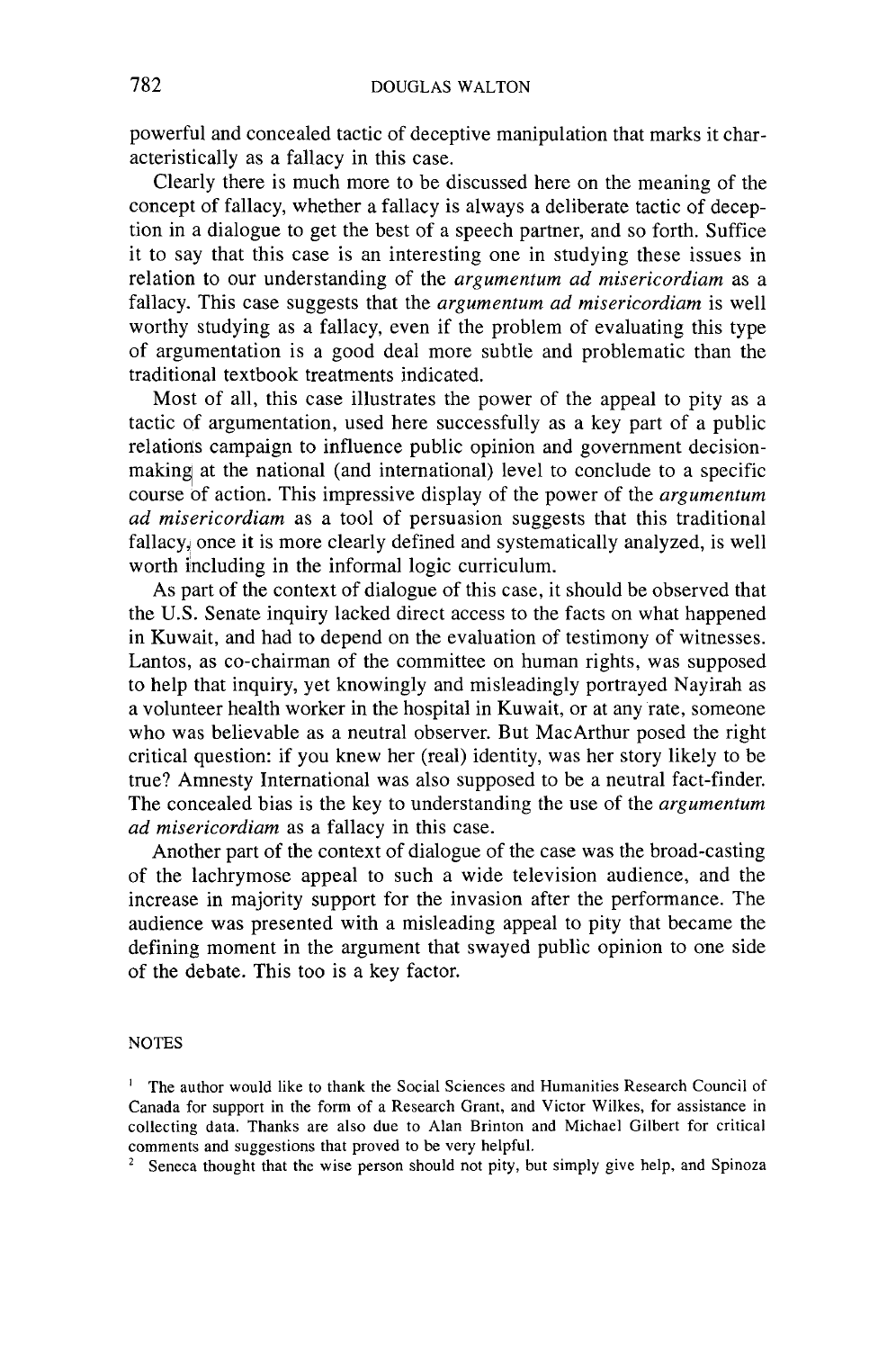also claimed that pity involves some pain, as well as good, and is therefore to be overcome in a life dictated by reason (Runes, 1984, p. 286). See Brinton (1993).

 $3$  This point is controversial, in the study of fallacies, however, as should be noted. Just because appeal to pity is generally taken in a negative way, as having connotations of some lapse or inappropriateness, it does not follow that appealing to pity is fallacious. To say that a fallacy has been committed is a special type of criticism implying a systematic type of fault in the structure of an argument. Thus not all lapses or improprieties are fallacies.

4 Walton (1992, pp. 112-116).

5 Walton (1992, pp. 265-273).

See also Walton (1992a) for discussions. Unfortunately, this slogan has often been interpreted in a misleading and unfavorable way that suggests a type of psychologism that has been criticized (Hamblin, 1970; Walton, 1992; van Eemeren and Grootendorst, 1992).

7 This question was suggested by Michael Gilbert.

<sup>8</sup> As Alan Brinton noted (in correspondence), the concept of the 'tie-breaker' or 'defining moment' so important to the analysis of this case is related to the classical rhetorical notions of *kairos* (the 'timely') and *to prepon (* the 'fitting' or 'proper'). This case illustrates the importance of these notions for informal logic. Poulakos (1994), who discusses these notions of rhetorical timeliness in the Greek sophists, calls *kairoi* 'opportune rhetorical moments' that an arguer can create or 'capitalize on.'

#### REFERENCES

- Adler, J.: 1993, 'Reasonableness, Bias, and the Untapped Power of Procedure', *Synthesis* 94, 105-125.
- Brinton, A.: 1988, 'Pathos and the Appeal to Emotion: An Aristotelian Analysis', *History of Philosophy Quarterly* 5, 207-219.

Brinton, A.: 1993, 'A Plea for *Argumentum ad Misericordiam', Philosophia,* to appear.

Callahan, S.: 1988, 'The Role of Emotion in Ethical Decisionmaking', *Hastings Center Reports* 18, 9-14.

Copi, I. and C. Cohen: 1990, *Introduction to Logic,* 8th ed., Macmillan, New York.

Degnan, R. E.: 1973, 'Evidence', *Encyclopaedia Britannica,* 15th ed., 8, 905-916.

Eemeren van, F. H. and R. Grootendorst: 1992, *Argumentation, Communication and Fallacies,* Erlbaum, Hillsdale, N.J.

Facts on File, A: 1992, *1992 Index* 52, 2669, January 16, 31-32.

Hamblin, C. L.: 1970, *Fallacies,* Methuen, London [Reprinted by Vale Press, Newport News Virginia, 1986].

Kemp, Jr., E.: 1981, 'Aiding the Disabled: No Pity Please', *The New York Times,* Sept. 3, A19.

MacKenzie, C.: 1990, 'White House Welcomes Exiled Kuwaiti Leader', *The Globe and Mail*, September 29, A10.

Poulakos, J.: to appear, 'The Logic of Greek Sophistry', in Douglas Walton and Alan Brinton (eds.), *Historical Foundations of Informal Logic*, The Pennsylvania State University Press, University Park, Pennsylvania.

Reuters News Agency: 1990, 'Patients Killed, Kuwaitis Says', *The Globe and Mail,*  September 7, A14.

Reutrers News Agency: 1990a, 'Iraqi Atrocities Cited by Amnesty', *The Globe and Mail,*  December 19, *A1-A2.* 

- Rowse, A. E.: 1991, 'Flacking for the Emir', *The Progressive* 55, 20-22.
- Rowse, A. E.: 1992, 'How to Build Support for War', *Columbia Journalism Review* 31, 28-29.
- Runes, D. D.: 1984, *Dictionary of Philosophy,* Rowman and Allanheld, Totowa, N.J.